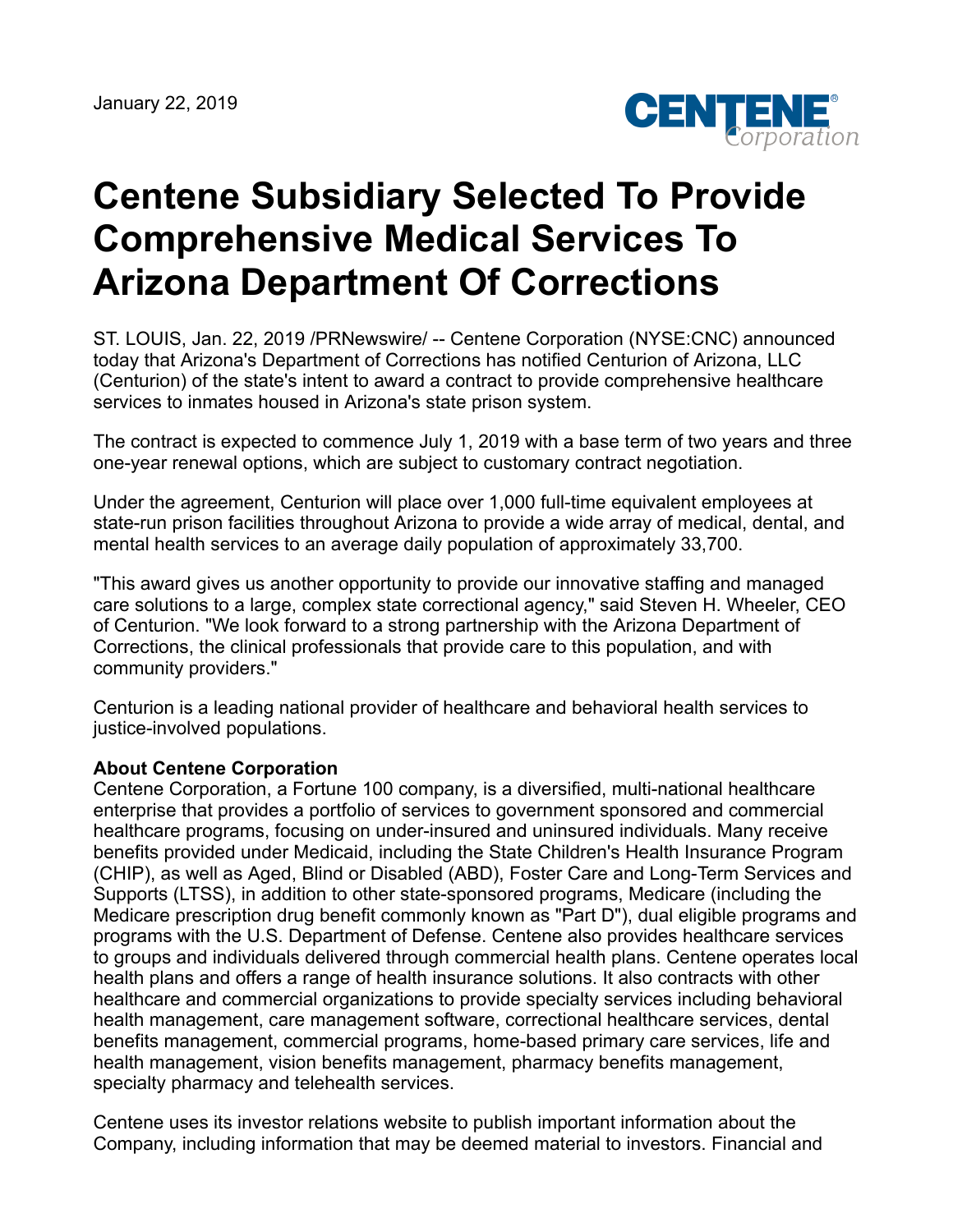other information about Centene is routinely posted and is accessible on Centene's investor relations website, <http://www.centene.com/investors>.

## **Forward-Looking Statements**

*The company and its representatives may from time to time make written and oral forwardlooking statements within the meaning of the Private Securities Litigation Reform Act (PSLRA) of 1995, including statements in this and other press releases, in presentations, filings with the Securities and Exchange Commission (SEC), reports to stockholders and in meetings with investors and analysts. In particular, the information provided in this press release may contain certain forward-looking statements with respect to the financial condition, results of operations and business of Centene and certain plans and objectives of Centene with respect thereto, including but not limited to the expected benefits of the acquisition of Health Net, Inc. (Health Net) (Health Net Acquisition) and the acquisition of New York State Catholic Health Plan, Inc., d/b/a Fidelis Care New York (Fidelis Care) (Fidelis Care Acquisition). These forward-looking statements can be identified by the fact that they do not relate only to historical or current facts. Without limiting the foregoing, forward-looking statements often use words such as "believe", "anticipate", "plan", "expect", "estimate", "intend", "seek", "target", "goal", "may", "will", "would", "could", "should", "can", "continue" and other similar words and expressions (and the negative thereof). We intend such forward-looking statements to be covered by the safe-harbor provisions for forwardlooking statements contained in PSLRA. A number of factors, variables or events could cause actual plans and results to differ materially from those expressed or implied in forward-looking statements. Such factors include, but are not limited to, Centene's ability to accurately predict and effectively manage health benefits and other operating expenses and reserves; competition; membership and revenue declines or unexpected trends; changes in healthcare practices, new technologies and advances in medicine; increased healthcare costs; changes in economic, political or market conditions; changes in federal or state laws or regulations, including changes with respect to income tax reform or government healthcare programs as well as changes with respect to the Patient Protection and Affordable Care Act and the Health Care and Education Affordability Reconciliation Act and any regulations enacted thereunder that may result from changing political conditions or judicial actions, including the ultimate outcome of the District Court decision in "Texas v. United States of America" regarding the constitutionality of the Affordable Care Act (ACA) on Friday, December 14, 2018; rate cuts or other payment reductions or delays by governmental payors and other risks and uncertainties affecting Centene's government businesses; Centene's ability to adequately price products on federally facilitated and statebased Health Insurance Marketplaces; tax matters; disasters or major epidemics; the outcome of legal and regulatory proceedings; changes in expected contract start dates; provider, state, federal and other contract changes and timing of regulatory approval of contracts; the expiration, suspension or termination of Centene's contracts with federal or state governments (including but not limited to Medicaid, Medicare, TRICARE or other customers); the difficulty of predicting the timing or outcome of pending or future litigation or government investigations; challenges to Centene's contract awards; cyber-attacks or other privacy or data security incidents; the possibility that the expected synergies and value creation from acquired businesses, including, without limitation, the Health Net Acquisition and the Fidelis Care Acquisition, will not be realized, or will not be realized within the expected time period; the exertion of management's time and Centene's resources, and other expenses incurred and business changes required in connection with complying with the undertakings in connection with any regulatory, governmental or third party consents or approvals for the Health Net Acquisition or the Fidelis Care Acquisition; disruption caused by significant completed and pending acquisitions, including the Health Net Acquisition and the Fidelis Care Acquisition, making it more difficult to maintain business and operational*